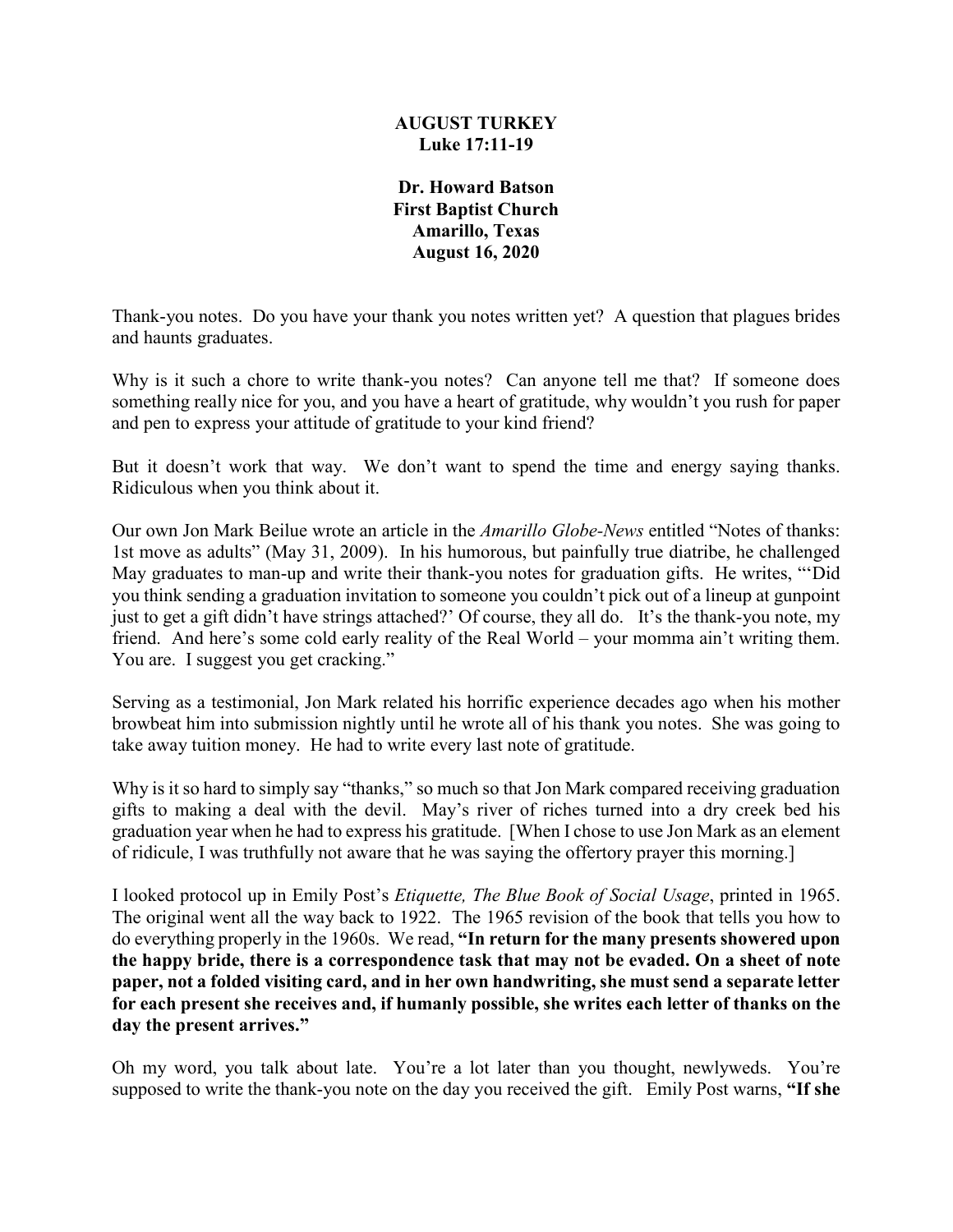**does not, they soon get ahead of her and her whole honeymoon is taken up with note writing."** Now, that's never a good thing.

**"It would not be possible to overemphasize the inexcusable rudeness of the bride who sends a printed, or even engraved, card of thanks for wedding presents sent her. Whoever devised this flagrant affront to the traditions of common decency was, obviously, more concerned with making sales to stationers than with the ordinary precepts of polite behavior." (Emily Post,** *Etiquette***, p. 355)**

The strange thing about thank-you notes: none of us like to write them, but all of us like to get them. Isn't it nice when somebody acknowledges your time, effort, and energy?

But the bad news for today's sermon is that it is not just Jon Mark's mother and Emily Post who expect you to be grateful. God also expects you to acknowledge your gratitude. To acknowledge your gratitude for the good things God brings into your life. And when He doesn't receive the thanks, He wants to know what's wrong. Why no gratitude.

Do you realize that the Christian church sets aside only one Sunday a year to talk about giving thanks? Of course, in November. That's remarkable, given the emphasis on thanks and a heart of thankfulness and gratitude that we find in scripture. Why, there are so many thanksgiving psalms that scholars have named a whole category of psalms "Psalms of Thanksgiving" (Psalm 30, 34, 41, 66, 92, 116, 118, 138). And Paul begins his letters with several routine elements, not the least of which is a word of thanks.

Somehow we have missed the mark in failing to realize how important it is to have a spirit of thanks. Maybe we need to have turkey in August. Maybe we need to have Thanksgiving all year long.

#### Eugene Peterson says:

**Wonder-induced gratitude is the most fundamental of human responses, the emotion most congruent with life. Johnny Bergman was a young man in his congregation. He and his wife were enthusiastic participants, but then the weeds of worldly care choked their young faith. They acquired children; they became suddenly wealthy and their lives filled up with boats and cars, house-building and social engagements. They were in worship less and less frequently and then not at all. After a two-year absence, on a bright winter Epiphany Sunday, Johnny was there again. Surprised to see him, Peterson said, "Johnny! What brought you to worship today?" He said, "I awoke this morning feeling so good, so blessed, so alive, so created, I just had to say thank you, and this is the only place I could think of to say it adequately. I wanted to say it to Jesus." (Eugene Peterson, "Birthing,"** *Christian Century***, January 6-13, 1999, p. 27)**

Jesus expects you to say it. And Jesus looks for us to approach Him with hearts of gratitude.

#### Verse 11

In our passage, Jesus is on His way to Jerusalem, making His way to the place of His death. As He was traveling south, He was between Samaria and Galilee.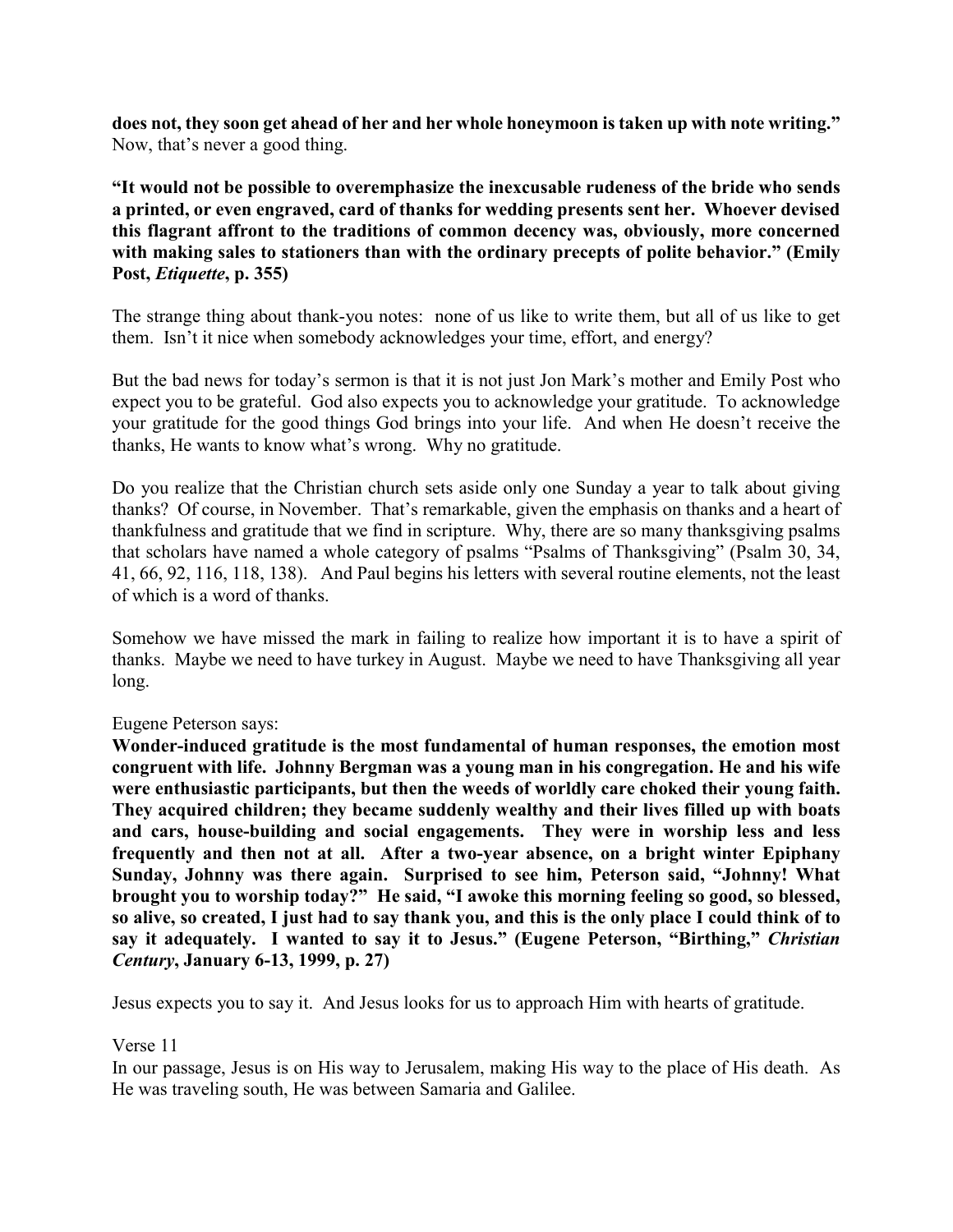### Verse 12

Luke does not tell us exactly where this miracle takes place. But he describes what would not be considered an unusual event. As Jesus made His way into a small village, ten leprous men stood at some length from Jesus and shouted for His help.

Now, leprosy was a terrible, microbacterial disease that, until as recently as 1960, was regarded as incurable. Today it's called Hansen's Disease. Leprosy is given more attention in scripture than any other malady.

If someone had the symptoms of a leper – sores, loss of hair, numbness of feeling – he or she was to report to the priest for inspection. The priests acted something like a health inspector of the day. The disease was so highly contagious that the leper became a social outcast, banished from society. A permanent quarantine until symptoms are clear – which was the rare exception.

## Look at Leviticus 13:1-3 and 45-46.

Then the Lord spoke to Moses and to Aaron, saying, "When a man has on the skin of his body a swelling or a scab or a bright spot, and it becomes an infection of leprosy on the skin of his body, then he shall be brought to Aaron the priest, or to one of his sons the priests. And the priest shall look at the mark on the skin of the body, and if the hair in the infection has turned white and the infection appears to be deeper than the skin of his body, it is an infection of leprosy; when the priest has looked at him, he shall pronounce him unclean"... "As for the leper who has the infection, his clothes shall be torn, and the hair of his head shall be uncovered, and he shall cover his mustache and cry, 'Unclean! Unclean!' He shall remain unclean all the days during which he has the infection; he is unclean. He shall live alone; his dwelling shall be outside the camp."

Probably the most haunting of all are the last words of verse 46: "His dwelling shall be outside the camp." These men had to leave their families, their jobs, their homes, their all. In a real sense, they were dead to their families, no longer a part of the things which the family did. They stayed around the outskirts of the village in hopes that they could only come in. If only they could see their wives again, to have a chance to hold their children once again, all would be great.

They could only sit and wonder how their families were getting along without them, as they had the awful existence of living on the fringe of the community.

The leper had to tear his clothes as a sign that he was infected. He was to have a bare head and shout, "Unclean! Unclean!" each and every time he was nearing the village. A fearsome and condemned life. In Medieval times, a priest would often read a funeral service over a leper before he was cast out of the city, for he was sure never to return again. The miracles of Christ in curing lepers are a testimony to His compassion as well as His power. Jesus did the undoable – He healed the unhealable.

# Verse 13

While the lepers had to stay away from the main of society, they stayed on the fringe in hopes that they might receive some gifts with which to meet their needs. And they had heard that a man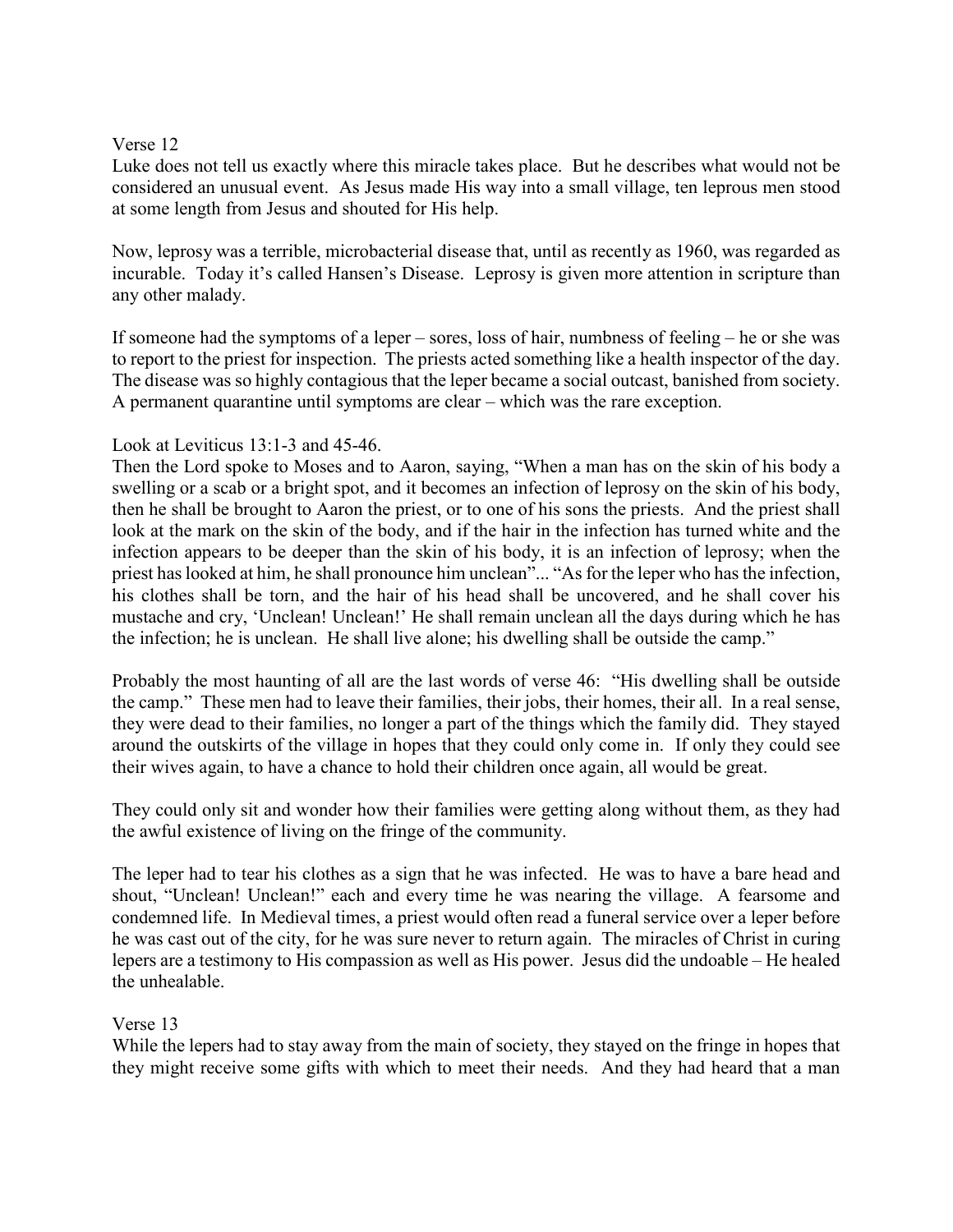named Jesus had healed people of diseases. Why, it seemed as if there was nothing that Jesus could not do.

Verse 14

Jesus did not tell them they were cured. Rather, He told them to go and present themselves to the priest. Leviticus 14:2 reads, "This shall be the law of the leper in the day of his cleansing. Now he shall be brought to the priest." The priest was to make the examination, and once he was satisfied that the disease had really been cured, he would order purification rituals to be initiated. The ceremony of cleansing lasted eight days.

When Jesus told the lepers to go to the priest, He was asking them to behave as if they were well.

Jesus, in sending them to the priest – the health inspector – was putting their faith to the test by asking them to act as though they had been cured. And as they obeyed, so it happened. As they went, they were cleansed.

On a side note, we have reached the second time in history when priests and pastors spend more time on epidemiology than theology. Your pastor and staff are spending more time on disease control than discipleship!

Verses 15-16

As they were making their way to the priest for inspection to be pronounced clean, one of the lepers realized they should go no further until he stopped and turned back to give glory and thanks to the Lord who had healed him.

Look at verse 15. He had been healed. He turned back. He glorified God. He fell on his face at the feet of Jesus, giving thanks to Him.

Should we really stop in our tracks only one time a year to give thanks to God?

We have much to be thankful for, and we don't even realize it.

**Mary Pipher, author of** *The Shelter of Each Other***, says that we would all be much healthier and much happier if we found ways of redefining success. She suggests that we should consider the person most successful who has watched the most sunsets with his or her whole family. In other words, true riches would be measured by how much awe we experience, how much gratitude we feel, how compelled we are to reflect back to others the goodness of the one God who is the true light. (Tod Bolsinger, "Reflecting God's light to coworkers" thehighcalling.org, 6/17/07)**

Gratitude really is life-changing, isn't it? As Cicero has said, it is the mother of all good virtues.

If you have a thankful heart, you can't be jealous. If you have a thankful heart, you won't be covetousness.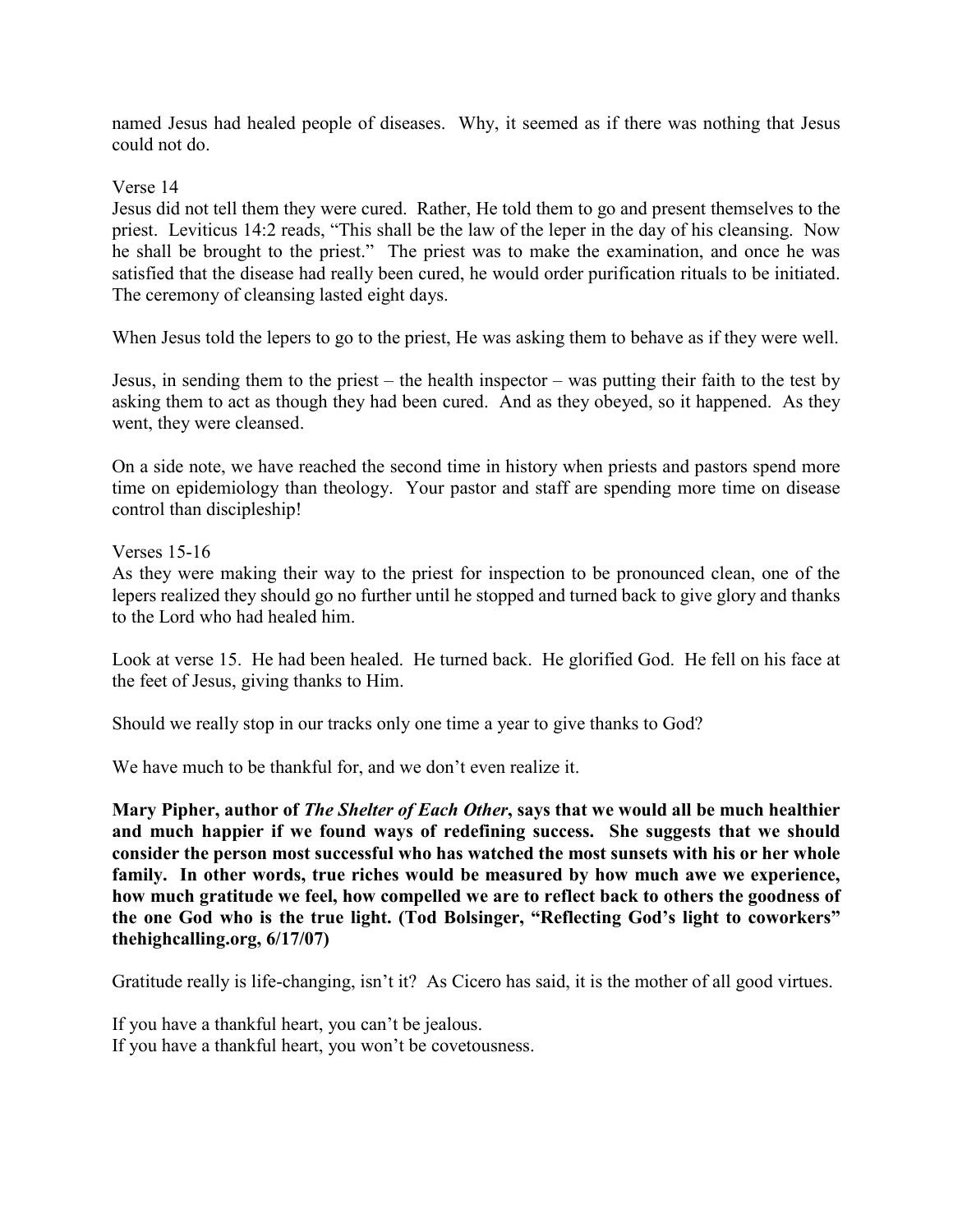If you have a thankful heart, you won't be looking for another God to Worship; you'll be happy with the provisions of the God of creation.

**Gratitude turns denial into acceptance. Chaos into order. Confusion into clarity. It can turn a meal into a feast. A house into a home. A stranger into a friend. Gratitude makes sense of our past. Brings peace to our present. And creates a vision for our future. (Melody Beattie, www.homileticsonline.com)**

Once more, in this story we realize that Jesus really expects such gratitude.

Verses 17-19

"Where there not ten cleansed? But the nine – where are they? Was no one found who turned back to give glory to God, except this foreigner? Rise and go your way; your faith has made you well."

There is nothing worse than an ungrateful child. You've seen children of affluent families at Christmas time, opening present after present and box after box, only to look up after the fifth gift and say, "Is that all? Is that all my presents?"

Expectations in humanity so high, and gratitude and thankfulness so low.

No, there is nothing worse than an ingrate. But I wonder sometimes. Do we look like that ungrateful, spoiled brat to God? Am I His son with an unthankful heart? Do I, too, look to God after all that He has given and say, "Is that all? Is that all? Don't you have more for me?"

**Rebbe Nachman of Breslov (1771-1810), a great-grandson of the founder of the Hasidic movement, once wrote that "When asked how things are, don't whine and grumble about your hardships. If you answer 'Lousy,' then God says, 'You call this bad? I'll show you**  what bad really is!' When asked how things are and, despite hardship or suffering, you **answer, 'Good,' then God says, 'You call this good? I'll show you what good really is!'" (Moshe Mykoff,** *The Empty Chair: Finding Hope and Joy***, p 34-35)**

I have a feeling that God has shown us all what good really is – not the least of which is the giving of His Son that we could have eternal life through the death and resurrection of our Savior.

So what about you? What do you have to be thankful for? If I gave you a piece of paper and a pencil, I bet you would never stop writing if you really thought about all the good things that God has given to you. And keep this in mind. There is no good gift that doesn't come from Him.

I remember as a child listening to my Grandfather Howard say the blessing, as he did every time we had a meal together. It was always a blessing of thanks in which he closed with – and I remember it to this day – "Lord, we have so many things to be thankful for that we just bow our heads and say thank you, thank you, and thank you again."

Desmond Tutu writes: